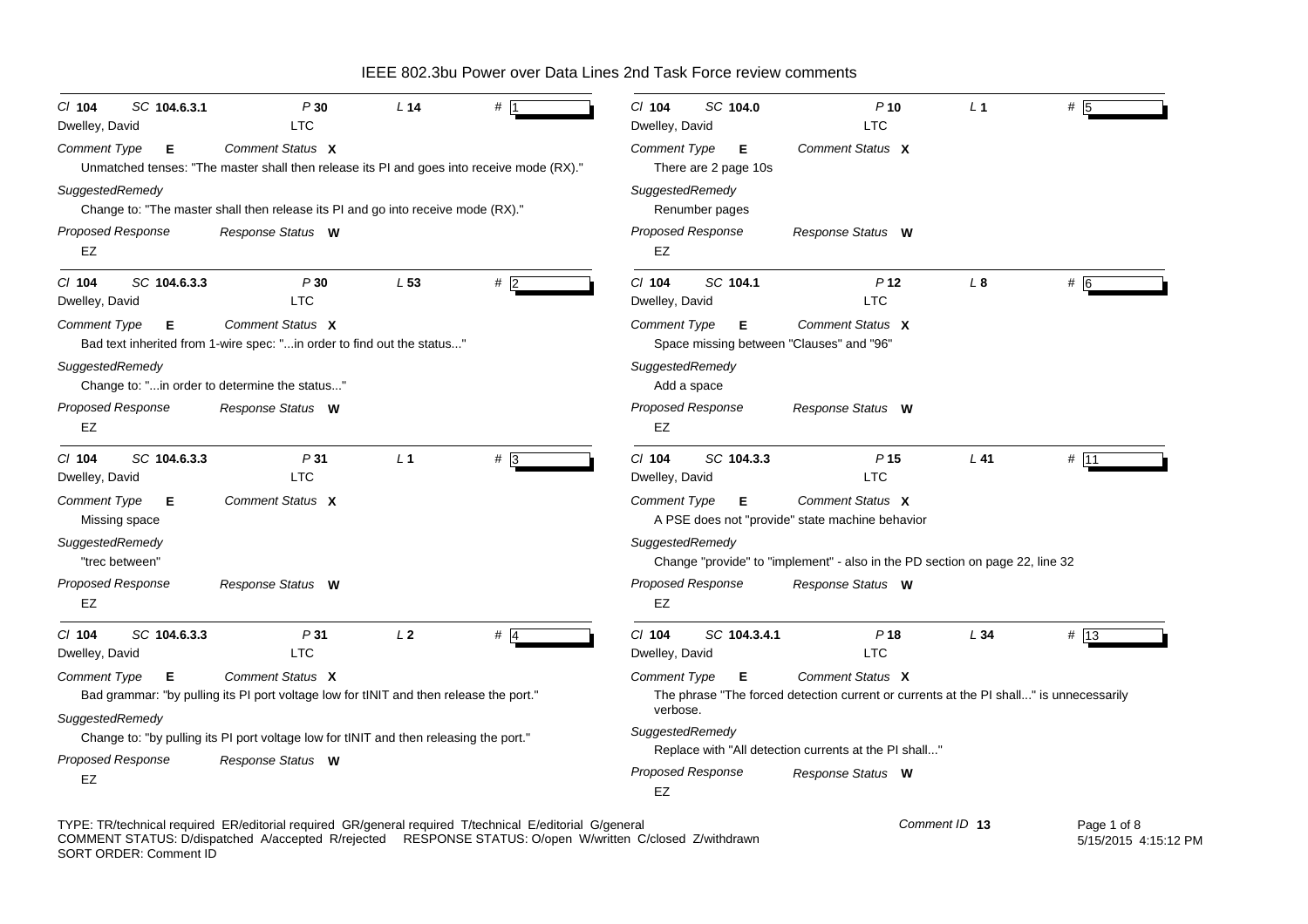| SC 104.3.5<br>CI 104                                            | P <sub>19</sub>                                                                                                                                                           | L30    | # 15 | SC 104.4.4<br>$Cl$ 104                     | P <sub>25</sub>                                                                                                                                                                   | L 6           | #23         |
|-----------------------------------------------------------------|---------------------------------------------------------------------------------------------------------------------------------------------------------------------------|--------|------|--------------------------------------------|-----------------------------------------------------------------------------------------------------------------------------------------------------------------------------------|---------------|-------------|
| Dwelley, David                                                  | LTC                                                                                                                                                                       |        |      | Dwelley, David                             | <b>LTC</b>                                                                                                                                                                        |               |             |
| Comment Type<br>Е                                               | Comment Status X                                                                                                                                                          |        |      | <b>Comment Type</b><br>Е                   | Comment Status X                                                                                                                                                                  |               |             |
|                                                                 | The acronym "SCCP" is a proper noun - no "the" is required                                                                                                                |        |      |                                            | Text is longer and less clear than it needs to be: "When a PD presents a valid or non-valid                                                                                       |               |             |
| SuggestedRemedy                                                 |                                                                                                                                                                           |        |      |                                            | detection signature, it shall present the detection signature at the PI.<br>When a PD becomes powered via the PI, it shall present a non-valid detection signature."              |               |             |
|                                                                 | Remove "The" - also in several other places in the document                                                                                                               |        |      | SuggestedRemedy                            |                                                                                                                                                                                   |               |             |
| Proposed Response<br>EZ                                         | Response Status W                                                                                                                                                         |        |      |                                            | Change to: "A PD shall present a detection signature, either valid or non-valid, at the PI. A<br>PD shall present a non-valid detection signature when it is powered via the PI." |               |             |
| SC 104.3.5<br>$Cl$ 104<br>Dwelley, David                        | P <sub>19</sub><br><b>LTC</b>                                                                                                                                             | L30    | # 16 | <b>Proposed Response</b><br>EZ             | Response Status W                                                                                                                                                                 |               |             |
| <b>Comment Type</b><br>Е<br>Add a reference to the SCCP section | Comment Status X                                                                                                                                                          |        |      | SC 104.4.6<br>$Cl$ 104<br>Dwelley, David   | P <sub>25</sub><br><b>LTC</b>                                                                                                                                                     | L48           | $#$ 24      |
|                                                                 |                                                                                                                                                                           |        |      | <b>Comment Type</b><br>Е                   | Comment Status X                                                                                                                                                                  |               |             |
| SuggestedRemedy                                                 | Change t0: "Classification is performed using SCCP. See section 104.6."                                                                                                   |        |      | Table 104-6.'                              | Passive voice: "The power supply of the PD shall operate within the characteristics in                                                                                            |               |             |
| Proposed Response<br><b>EZ</b>                                  | Response Status W                                                                                                                                                         |        |      | SuggestedRemedy                            | Change to: "The PD shall draw power according to Table 104–6."                                                                                                                    |               |             |
| C/ 104<br>SC 104.3.6.2<br>Dwelley, David                        | P20<br><b>LTC</b>                                                                                                                                                         | L6     | # 18 | <b>Proposed Response</b><br>EZ             | Response Status W                                                                                                                                                                 |               |             |
| <b>Comment Type</b><br>Е                                        | Comment Status X<br>Table 104-3 is missing references to explanatory sections of text                                                                                     |        |      | $Cl$ 104<br>SC 104.4.6.1<br>Dwelley, David | P26<br><b>LTC</b>                                                                                                                                                                 | L28           | $#$ 25      |
| SuggestedRemedy                                                 |                                                                                                                                                                           |        |      | <b>Comment Type</b><br>Е                   | Comment Status X                                                                                                                                                                  |               |             |
|                                                                 | Add references to text in "Additional Information" column (eg, 104.3.6.3 for item 6)                                                                                      |        |      |                                            | This section is formatted as a note, is non-normative, and relates to loop stability                                                                                              |               |             |
| Proposed Response<br>EZ                                         | Response Status W                                                                                                                                                         |        |      | SuggestedRemedy                            | Move to Annex 104A.1. The table entries can stand alone as normative here.                                                                                                        |               |             |
| SC 104.3.6<br>$Cl$ 104<br>Dwelley, David                        | P <sub>19</sub><br><b>LTC</b>                                                                                                                                             | $L$ 41 | # 19 | <b>Proposed Response</b><br>EZ             | Response Status W                                                                                                                                                                 |               |             |
| <b>Comment Type</b><br>Е                                        | Comment Status X<br>This text also appears (in clearer form) in section 104.3.6.7: "PClass is the minimum<br>required PSE continuous output power for the relevant class" |        |      |                                            |                                                                                                                                                                                   |               |             |
|                                                                 |                                                                                                                                                                           |        |      |                                            |                                                                                                                                                                                   |               |             |
| SuggestedRemedy<br>Remove entire sentence                       |                                                                                                                                                                           |        |      |                                            |                                                                                                                                                                                   |               |             |
| Proposed Response<br><b>EZ</b>                                  | Response Status W                                                                                                                                                         |        |      |                                            |                                                                                                                                                                                   |               |             |
|                                                                 | TYPE: TR/technical required ER/editorial required GR/general required T/technical E/editorial G/general                                                                   |        |      |                                            |                                                                                                                                                                                   | Comment ID 25 | Page 2 of 8 |

COMMENT STATUS: D/dispatched A/accepted R/rejected RESPONSE STATUS: O/open W/written C/closed Z/withdrawn SORT ORDER: Comment ID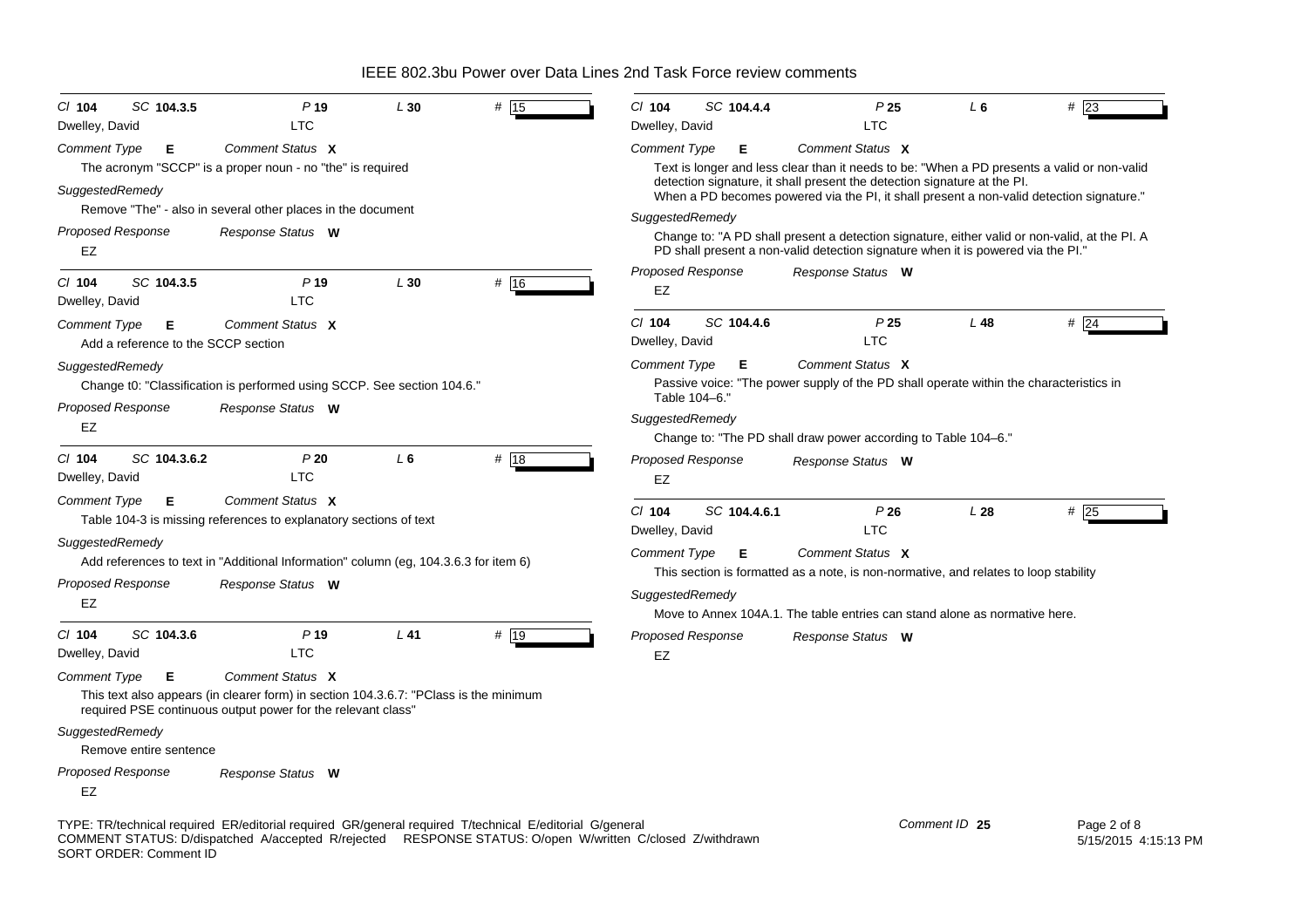| SC 104.4.6.3<br>$CI$ 104<br>Dwelley, David                                                                                                                                                                                                                        | P26<br><b>LTC</b>                                                                                                                                                                                                                                               | L45             | #26 | $Cl$ 104<br>Dwelley, David                                                                                                                                                                                                                              |                 | SC 104.4.7           | P <sub>27</sub><br><b>LTC</b>                                                                                                                                                            | L34           | #28               |
|-------------------------------------------------------------------------------------------------------------------------------------------------------------------------------------------------------------------------------------------------------------------|-----------------------------------------------------------------------------------------------------------------------------------------------------------------------------------------------------------------------------------------------------------------|-----------------|-----|---------------------------------------------------------------------------------------------------------------------------------------------------------------------------------------------------------------------------------------------------------|-----------------|----------------------|------------------------------------------------------------------------------------------------------------------------------------------------------------------------------------------|---------------|-------------------|
| <b>Comment Type</b><br>Е                                                                                                                                                                                                                                          | Comment Status X                                                                                                                                                                                                                                                |                 |     | <b>Comment Type</b>                                                                                                                                                                                                                                     |                 | Е                    | Comment Status X                                                                                                                                                                         |               |                   |
| Title is too long                                                                                                                                                                                                                                                 |                                                                                                                                                                                                                                                                 |                 |     |                                                                                                                                                                                                                                                         |                 |                      | "Require" is not exactly correct in this context, and the subsequent text is not helpful: "PDs<br>in the powered state that no longer require power shall remove the current draw of the |               |                   |
| SuggestedRemedy<br>Change to "PD Stability"                                                                                                                                                                                                                       |                                                                                                                                                                                                                                                                 |                 |     | MPS.                                                                                                                                                                                                                                                    |                 |                      |                                                                                                                                                                                          |               |                   |
| <b>Proposed Response</b>                                                                                                                                                                                                                                          | Response Status W                                                                                                                                                                                                                                               |                 |     | SuggestedRemedy                                                                                                                                                                                                                                         |                 |                      |                                                                                                                                                                                          |               |                   |
| EZ                                                                                                                                                                                                                                                                |                                                                                                                                                                                                                                                                 |                 |     |                                                                                                                                                                                                                                                         | MPS at the PI." |                      | Change to: "PDs in the powered state that no longer want power shall provide an invalid                                                                                                  |               |                   |
| SC 104.4.6.4<br>$CI$ 104<br>Dwelley, David                                                                                                                                                                                                                        | P <sub>27</sub><br><b>LTC</b>                                                                                                                                                                                                                                   | L <sub>17</sub> | #27 | Proposed Response<br>EZ                                                                                                                                                                                                                                 |                 |                      | Response Status W                                                                                                                                                                        |               |                   |
| <b>Comment Type</b><br>Е                                                                                                                                                                                                                                          | Comment Status X                                                                                                                                                                                                                                                |                 |     | $Cl$ 104                                                                                                                                                                                                                                                |                 | SC 104.6.2           | P29                                                                                                                                                                                      | L25           | #29               |
| Text could be more clear:                                                                                                                                                                                                                                         |                                                                                                                                                                                                                                                                 |                 |     | Dwelley, David                                                                                                                                                                                                                                          |                 |                      | <b>LTC</b>                                                                                                                                                                               |               |                   |
| qenerated"                                                                                                                                                                                                                                                        | "The specification for ripple and noise in Table 104-6 shall be for the noise at the PD PI                                                                                                                                                                      |                 |     | <b>Comment Type</b>                                                                                                                                                                                                                                     |                 | Е                    | Comment Status X                                                                                                                                                                         |               |                   |
| "The ripple and noise specification shall be for all operating voltages"<br>"The PD shall operate correctly in the presence of ripple and noise generated by the PSE<br>that appears at the PD PI. These levels are specified in Table 104–3. Limits are provided |                                                                                                                                                                                                                                                                 |                 |     | Too much information. This is a spec, not a design guide: "After the reservoir is charged to<br>the normal operating voltage level, there will be some ripple voltage caused by recharging<br>pulses restoring charge lost during bus logic low times.: |                 |                      |                                                                                                                                                                                          |               |                   |
| to preserve data integrity."                                                                                                                                                                                                                                      |                                                                                                                                                                                                                                                                 |                 |     | SuggestedRemedy                                                                                                                                                                                                                                         |                 |                      |                                                                                                                                                                                          |               |                   |
| SuggestedRemedy                                                                                                                                                                                                                                                   |                                                                                                                                                                                                                                                                 |                 |     |                                                                                                                                                                                                                                                         |                 | Remove the sentence. |                                                                                                                                                                                          |               |                   |
| Change to:<br>"The specification for ripple and noise in Table 104–6 apply to the noise at the PD PI<br>qenerated"                                                                                                                                                |                                                                                                                                                                                                                                                                 |                 |     | <b>Proposed Response</b><br>EZ                                                                                                                                                                                                                          |                 |                      | Response Status W                                                                                                                                                                        |               |                   |
|                                                                                                                                                                                                                                                                   | "The ripple and noise specification shall be met for all operating voltages"<br>"The PD shall operate correctly in the presence of ripple and noise generated by the PSE<br>that appears at the PD PI, as specified in Table 104–3. Ripple and noise limits are |                 |     | $CI$ 104<br>Dwelley, David                                                                                                                                                                                                                              |                 | SC 104.6.3.2         | P30<br><b>LTC</b>                                                                                                                                                                        | L38           | $# \overline{31}$ |
| provided to preserve data integrity."                                                                                                                                                                                                                             |                                                                                                                                                                                                                                                                 |                 |     | <b>Comment Type</b>                                                                                                                                                                                                                                     |                 | T.                   | Comment Status X                                                                                                                                                                         |               |                   |
| <b>Proposed Response</b><br><b>EZ</b>                                                                                                                                                                                                                             | Response Status W                                                                                                                                                                                                                                               |                 |     | Bad text inherited from 1-wire spec: "The master shall use a Write 1 time slot to write a<br>logic 1"                                                                                                                                                   |                 |                      |                                                                                                                                                                                          |               |                   |
|                                                                                                                                                                                                                                                                   |                                                                                                                                                                                                                                                                 |                 |     | SuggestedRemedy                                                                                                                                                                                                                                         |                 |                      |                                                                                                                                                                                          |               |                   |
|                                                                                                                                                                                                                                                                   |                                                                                                                                                                                                                                                                 |                 |     |                                                                                                                                                                                                                                                         |                 |                      | Change to: "The master shall use a Write 1 time slot to transmit a logic 1"                                                                                                              |               |                   |
|                                                                                                                                                                                                                                                                   |                                                                                                                                                                                                                                                                 |                 |     | <b>Proposed Response</b>                                                                                                                                                                                                                                |                 |                      | Response Status W                                                                                                                                                                        |               |                   |
|                                                                                                                                                                                                                                                                   |                                                                                                                                                                                                                                                                 |                 |     | EZ                                                                                                                                                                                                                                                      |                 |                      |                                                                                                                                                                                          |               |                   |
|                                                                                                                                                                                                                                                                   |                                                                                                                                                                                                                                                                 |                 |     |                                                                                                                                                                                                                                                         |                 |                      |                                                                                                                                                                                          |               |                   |
|                                                                                                                                                                                                                                                                   | TYPE: TR/technical required ER/editorial required GR/general required T/technical E/editorial G/general                                                                                                                                                         |                 |     |                                                                                                                                                                                                                                                         |                 |                      |                                                                                                                                                                                          | Comment ID 31 | Page 3 of 8       |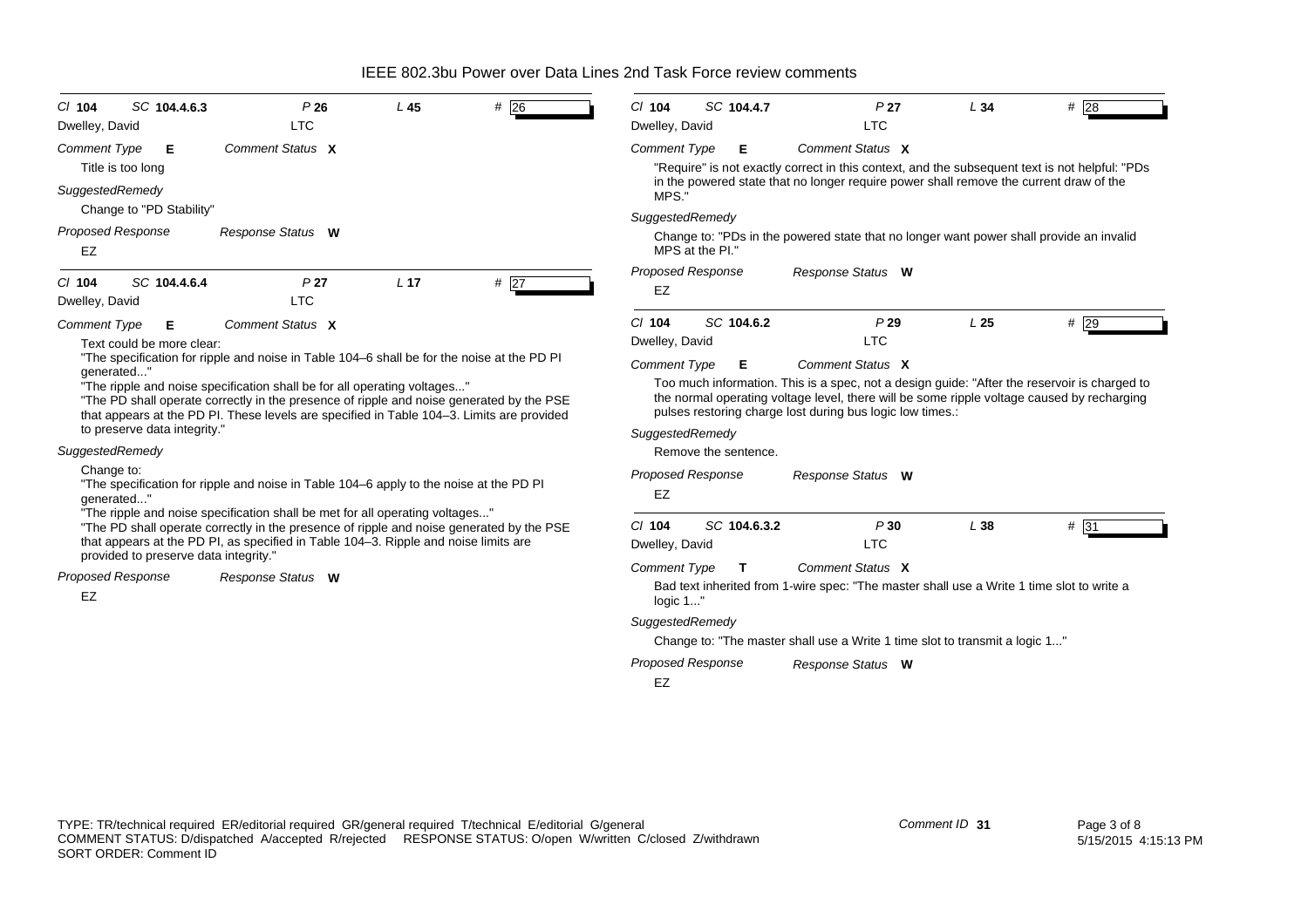| $CI$ 104                                         | SC 104.4.4   | P <sub>25</sub>                                                                                                                                                                                                                       | $L_3$           | # 37              | $Cl$ 104                               | SC 104.6     | P28                                                                                                                                                                    | L32            | # 41   |
|--------------------------------------------------|--------------|---------------------------------------------------------------------------------------------------------------------------------------------------------------------------------------------------------------------------------------|-----------------|-------------------|----------------------------------------|--------------|------------------------------------------------------------------------------------------------------------------------------------------------------------------------|----------------|--------|
| Dwelley, David                                   |              | <b>LTC</b>                                                                                                                                                                                                                            |                 |                   | Dwelley, David                         |              | <b>LTC</b>                                                                                                                                                             |                |        |
| <b>Comment Type</b>                              | т            | Comment Status X                                                                                                                                                                                                                      |                 |                   | <b>Comment Type</b>                    | т            | Comment Status X                                                                                                                                                       |                |        |
|                                                  |              | Bad text inherited from PoE: "A PD presents a valid detection signature while it is in the<br>DO_DETECTION state when it accepts power via the PI, but is not powered via the PI". It<br>is not accepting power if it is not powered. |                 |                   |                                        |              | This text refers to a master entity inside the PSE: "The SCCP uses a single master at the<br>PSE PI to control". From the spec's point of view, the PSE is the master. |                |        |
| SuggestedRemedy                                  |              |                                                                                                                                                                                                                                       |                 |                   |                                        |              | Similar comment at line 37: "where the master device sources"                                                                                                          |                |        |
| Change "accepts" to "wants"                      |              |                                                                                                                                                                                                                                       |                 |                   |                                        |              | Similar comment at line 43: "The master device shall source"                                                                                                           |                |        |
| <b>Proposed Response</b>                         |              | Response Status W                                                                                                                                                                                                                     |                 |                   | SuggestedRemedy                        |              |                                                                                                                                                                        |                |        |
| EZ                                               |              |                                                                                                                                                                                                                                       |                 |                   |                                        |              | Change text to: "The PSE acts as the master during SCCP communications to control"                                                                                     |                |        |
| $CI$ 104                                         | SC 104.4.6.3 | P26                                                                                                                                                                                                                                   | L <sub>47</sub> | # 39              |                                        |              | Line 37: "where the PSE sources"                                                                                                                                       |                |        |
| Dwelley, David                                   |              | <b>LTC</b>                                                                                                                                                                                                                            |                 |                   | Line 43: "The PSE shall source"        |              |                                                                                                                                                                        |                |        |
| <b>Comment Type</b><br>max with RLoop in series" | T.           | Comment Status X<br>Voltage range definition is unclear: "When the PD is fed by VPort_PSE min to VPort_PSE                                                                                                                            |                 |                   | Proposed Response<br><b>EZ</b>         |              | Response Status W                                                                                                                                                      |                |        |
| SuggestedRemedy                                  |              | Change to: "When the PD is fed with any voltage between VPort_PSE min and VPort_PSE<br>max and with RLoop_max in series"                                                                                                              |                 |                   | $Cl$ 104<br>Dwelley, David             | SC 104.6.3.1 | P30<br><b>LTC</b>                                                                                                                                                      | L <sub>8</sub> | $#$ 42 |
| Proposed Response<br><b>EZ</b>                   |              | Response Status W                                                                                                                                                                                                                     |                 |                   | <b>Comment Type</b><br>SuggestedRemedy | T.           | Comment Status X<br>"All communication" could be misinterpreted as including Ethernet communications                                                                   |                |        |
| $Cl$ 104                                         | SC 104.5.1   | P <sub>27</sub>                                                                                                                                                                                                                       | L <sub>42</sub> | $# \overline{40}$ |                                        |              | Change to: "All SCCP communication"                                                                                                                                    |                |        |
| Dwelley, David                                   |              | <b>LTC</b>                                                                                                                                                                                                                            |                 |                   | <b>Proposed Response</b>               |              | Response Status W                                                                                                                                                      |                |        |
| <b>Comment Type</b>                              | т            | Comment Status X                                                                                                                                                                                                                      |                 |                   | EZ                                     |              |                                                                                                                                                                        |                |        |
|                                                  |              | Legacy text inherited from PoE that isn't relevant to PoDL: "including those not used by the<br>PD." All two MDI leads are used by PoDL.                                                                                              |                 |                   |                                        |              |                                                                                                                                                                        |                |        |
| SuggestedRemedy                                  |              |                                                                                                                                                                                                                                       |                 |                   |                                        |              |                                                                                                                                                                        |                |        |
|                                                  |              | Remove the text "including those not used by the PD"                                                                                                                                                                                  |                 |                   |                                        |              |                                                                                                                                                                        |                |        |
| Proposed Response<br>EZ                          |              | Response Status W                                                                                                                                                                                                                     |                 |                   |                                        |              |                                                                                                                                                                        |                |        |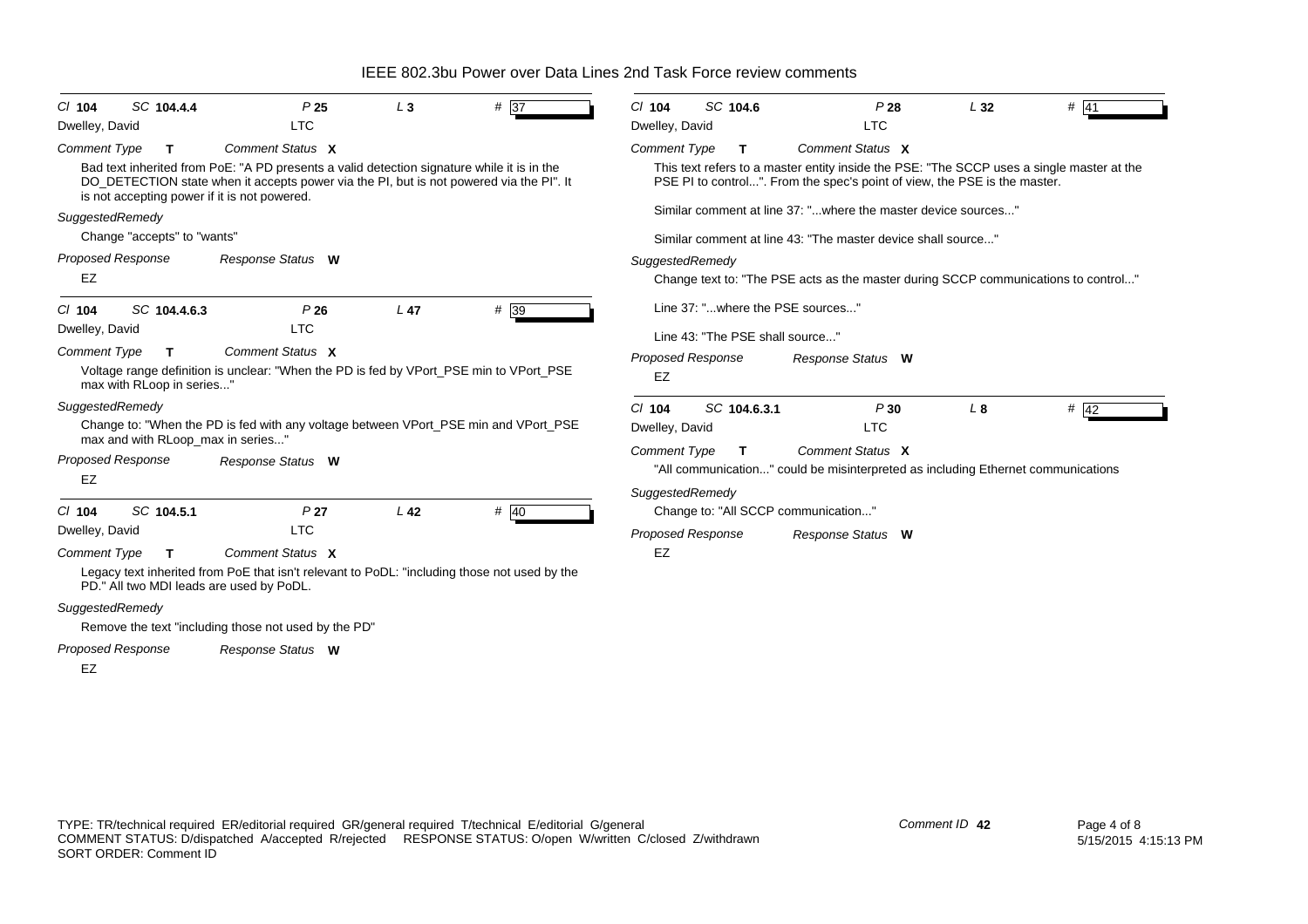|  |  |  |  |  | IEEE 802.3bu Power over Data Lines 2nd Task Force review comments |
|--|--|--|--|--|-------------------------------------------------------------------|
|--|--|--|--|--|-------------------------------------------------------------------|

| SC 104.3.4.2<br># 66<br>P <sub>19</sub><br>$CI$ 104<br>$L_3$<br>Abramson, David<br><b>Texas Instruments</b>                                                                                                                                                                         | SC 104.1<br># $80$<br>$Cl$ 104<br>P <sub>12</sub><br>L <sub>8</sub><br>Abramson, David<br>Texas Instruments                      |  |  |  |  |  |
|-------------------------------------------------------------------------------------------------------------------------------------------------------------------------------------------------------------------------------------------------------------------------------------|----------------------------------------------------------------------------------------------------------------------------------|--|--|--|--|--|
| Comment Status X<br><b>Comment Type</b><br>TR<br>Text needs to reference Vgood line in table 104-4. Without the reference to Vgood, the<br>text infers that a PSE must check every item in table 104-4 before accepting a PD as valid.                                              | Comment Status X<br><b>Comment Type</b><br>Е<br>"Clauses96" needs a space between Clauses and 96<br>SuggestedRemedy              |  |  |  |  |  |
| In addition the text makes it sound like the probing current is specified in Table 104-4,<br>which it is not.                                                                                                                                                                       | See above<br><b>Proposed Response</b><br>Response Status W                                                                       |  |  |  |  |  |
| SuggestedRemedy                                                                                                                                                                                                                                                                     | EZ                                                                                                                               |  |  |  |  |  |
| change text from:                                                                                                                                                                                                                                                                   |                                                                                                                                  |  |  |  |  |  |
| A PSE shall accept as a valid PD signature a link segment with a constant voltage in<br>response to a probing current as specified in Table 104-4.                                                                                                                                  | SC 104.1.3<br>P <sub>13</sub><br>L7<br># 81<br>$Cl$ 104<br>Abramson, David<br><b>Texas Instruments</b>                           |  |  |  |  |  |
| change text to:                                                                                                                                                                                                                                                                     | Comment Type<br>Comment Status X<br>Е<br>Figures 104-1 and Figures 104-2 Should be swapped so that the PSE is first. The rest of |  |  |  |  |  |
| A PSE shall accept as a valid PD signature a link segment with a constant voltage in the<br>range of Vgood as specificed in Table 104-4 in response to a probing current in the range                                                                                               | the clause is written with the PSE first followed by the PD, this is the only place the reverse<br>is true.                      |  |  |  |  |  |
| Ivalid as specified in Table 104-2.                                                                                                                                                                                                                                                 | SuggestedRemedy                                                                                                                  |  |  |  |  |  |
| Proposed Response<br>Response Status W                                                                                                                                                                                                                                              | See above.                                                                                                                       |  |  |  |  |  |
| <b>EZ</b>                                                                                                                                                                                                                                                                           | <b>Proposed Response</b><br>Response Status W<br>EZ                                                                              |  |  |  |  |  |
| SC 104.4.6<br>P <sub>25</sub><br>#72<br>$Cl$ 104<br>L49                                                                                                                                                                                                                             |                                                                                                                                  |  |  |  |  |  |
| <b>Texas Instruments</b><br>Abramson, David                                                                                                                                                                                                                                         | SC 104.5.3.1<br>P28<br># $82$<br>$CI$ 104<br>L <sub>23</sub>                                                                     |  |  |  |  |  |
| Comment Status X<br><b>Comment Type</b><br><b>TR</b>                                                                                                                                                                                                                                | Abramson, David<br><b>Texas Instruments</b>                                                                                      |  |  |  |  |  |
| The text "The power supply of the PD shall operate within the characteristics in Table 104-<br>6." specifies a single part of the PD which we should not do. The PD is defined at the PI<br>and all specifications should apply there. Furthermore, the specs listed in Table 104-6 | Comment Status X<br><b>Comment Type</b><br>ER<br>Equation reference is wrong.                                                    |  |  |  |  |  |
| apply to the entire PD, not just the power supply of the PD.                                                                                                                                                                                                                        | SuggestedRemedy                                                                                                                  |  |  |  |  |  |
| SuggestedRemedy                                                                                                                                                                                                                                                                     | Change "Equation 104-1" to "Equation 104-2"                                                                                      |  |  |  |  |  |
| change text to:                                                                                                                                                                                                                                                                     | <b>Proposed Response</b><br>Response Status W                                                                                    |  |  |  |  |  |
| "The PD shall operate within the characteristics in Table 104-6."                                                                                                                                                                                                                   | EZ                                                                                                                               |  |  |  |  |  |
| <b>Proposed Response</b><br>Response Status W                                                                                                                                                                                                                                       |                                                                                                                                  |  |  |  |  |  |
| <b>EZ</b>                                                                                                                                                                                                                                                                           |                                                                                                                                  |  |  |  |  |  |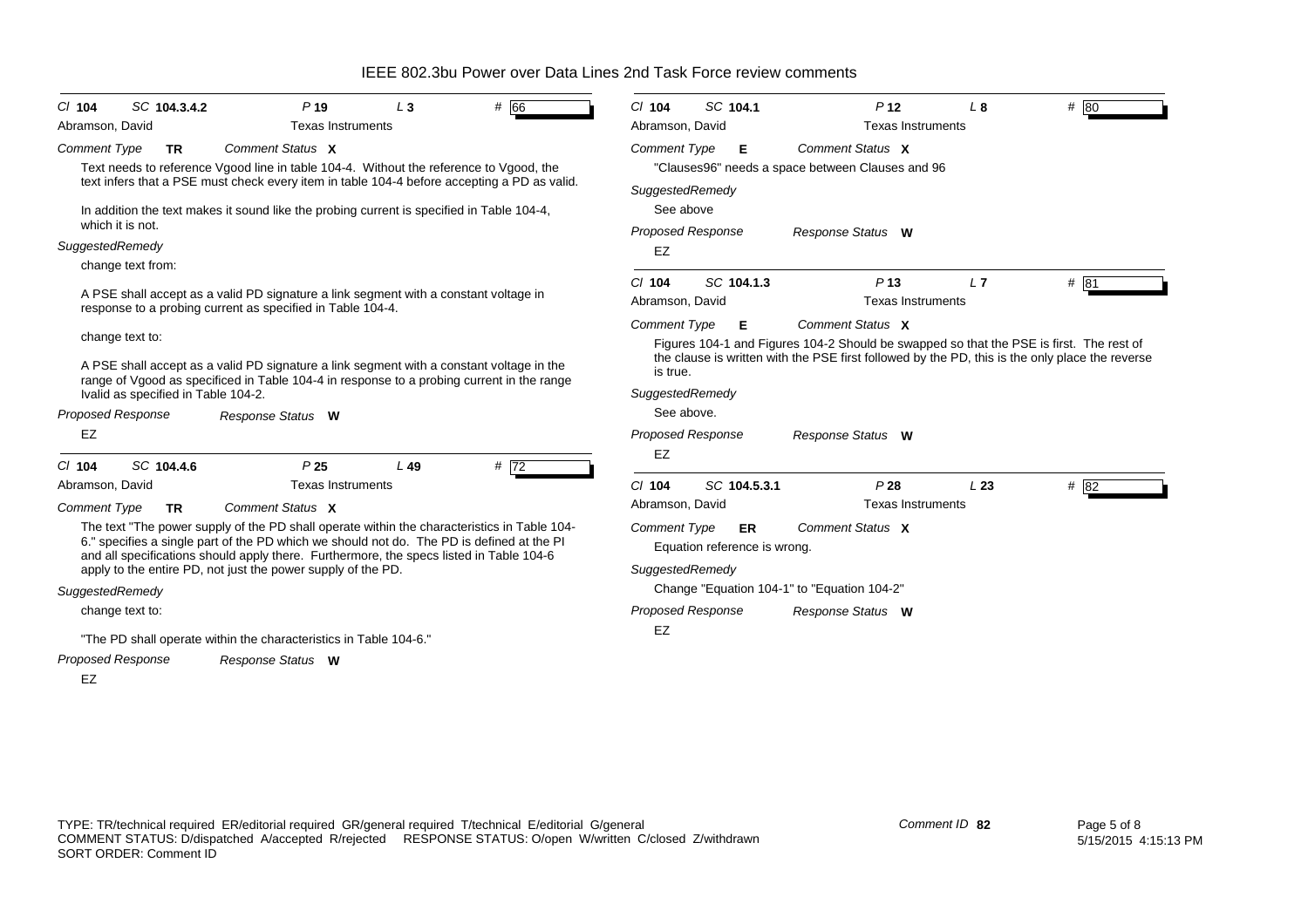| SC 104.3.7.1<br>$CI$ 104<br>Wienckowski, Natalie                                                                         | P <sub>22</sub><br><b>General Motors</b>                     | L <sub>1</sub>  | # 86 | SC 104.2<br>$Cl$ 104<br>Wienckowski, Natalie                                                      | P <sub>14</sub><br><b>General Motors</b>                                                                                                | L46<br>$#$ 90 |
|--------------------------------------------------------------------------------------------------------------------------|--------------------------------------------------------------|-----------------|------|---------------------------------------------------------------------------------------------------|-----------------------------------------------------------------------------------------------------------------------------------------|---------------|
| <b>Comment Type</b><br>- E<br>There is a missing space.                                                                  | Comment Status X                                             |                 |      | <b>Comment Type</b><br>Е<br>Table 104-1                                                           | Comment Status X                                                                                                                        |               |
| SuggestedRemedy<br>Replace: "APSE shall consider"<br>With: "A PSE shall consider"                                        |                                                              |                 |      | SuggestedRemedy                                                                                   | Inconsistent use of "." and "," to indicate fractional part of a number.<br>In VPD(min) row, column III(48V) replace "28,8" with "28.8" |               |
| <b>Proposed Response</b><br>EZ                                                                                           | Response Status W                                            |                 |      | <b>Proposed Response</b><br>EZ                                                                    | Response Status W                                                                                                                       |               |
| SC 104.1<br>$CI$ 104<br>Wienckowski, Natalie<br><b>Comment Type</b><br>E<br>missing space: "Clauses96 and 97."           | P <sub>12</sub><br><b>General Motors</b><br>Comment Status X | $L_{\rm 8}$     | # 88 | SC <sub>0</sub><br>$Cl$ 00<br>Wienckowski, Natalie<br>Comment Type<br>E                           | P<br><b>General Motors</b><br>Comment Status X<br>Note: All my comments use the page number at the bottom of the page, not the page     | # 91          |
| SuggestedRemedy<br>add missing space: "Clauses 96 and 97."<br>Proposed Response                                          |                                                              |                 |      | SuggestedRemedy                                                                                   | number shown, for page 10 and higher as page 10 is in the document twice.                                                               |               |
| EZ                                                                                                                       | Response Status W                                            |                 |      | <b>Proposed Response</b><br>EZ                                                                    | Response Status W                                                                                                                       |               |
| SC 104.1.1<br>$Cl$ 104<br>Wienckowski, Natalie<br><b>Comment Type</b><br><b>E</b><br>c) A "T" is missing in "1000BASE-1" | P <sub>12</sub><br><b>General Motors</b><br>Comment Status X | L <sub>35</sub> | # 89 | SC 104.3.3<br>$Cl$ 104<br>Wienckowski, Natalie<br><b>Comment Type</b><br>Е<br><b>Figure 104-4</b> | P <sub>15</sub><br><b>General Motors</b><br>Comment Status X                                                                            | # 92<br>$L_6$ |
| SuggestedRemedy<br>Insert missing "T": "1000BASE-T1"                                                                     |                                                              |                 |      |                                                                                                   | The lable of "B" that goes into the IDLE box is turned on its side.                                                                     |               |
| Proposed Response<br>EZ                                                                                                  | Response Status W                                            |                 |      | SuggestedRemedy<br><b>Proposed Response</b><br>EZ                                                 | Change the B to be oriented correctly, e.g. turn it 90 degrees.<br>Response Status W                                                    |               |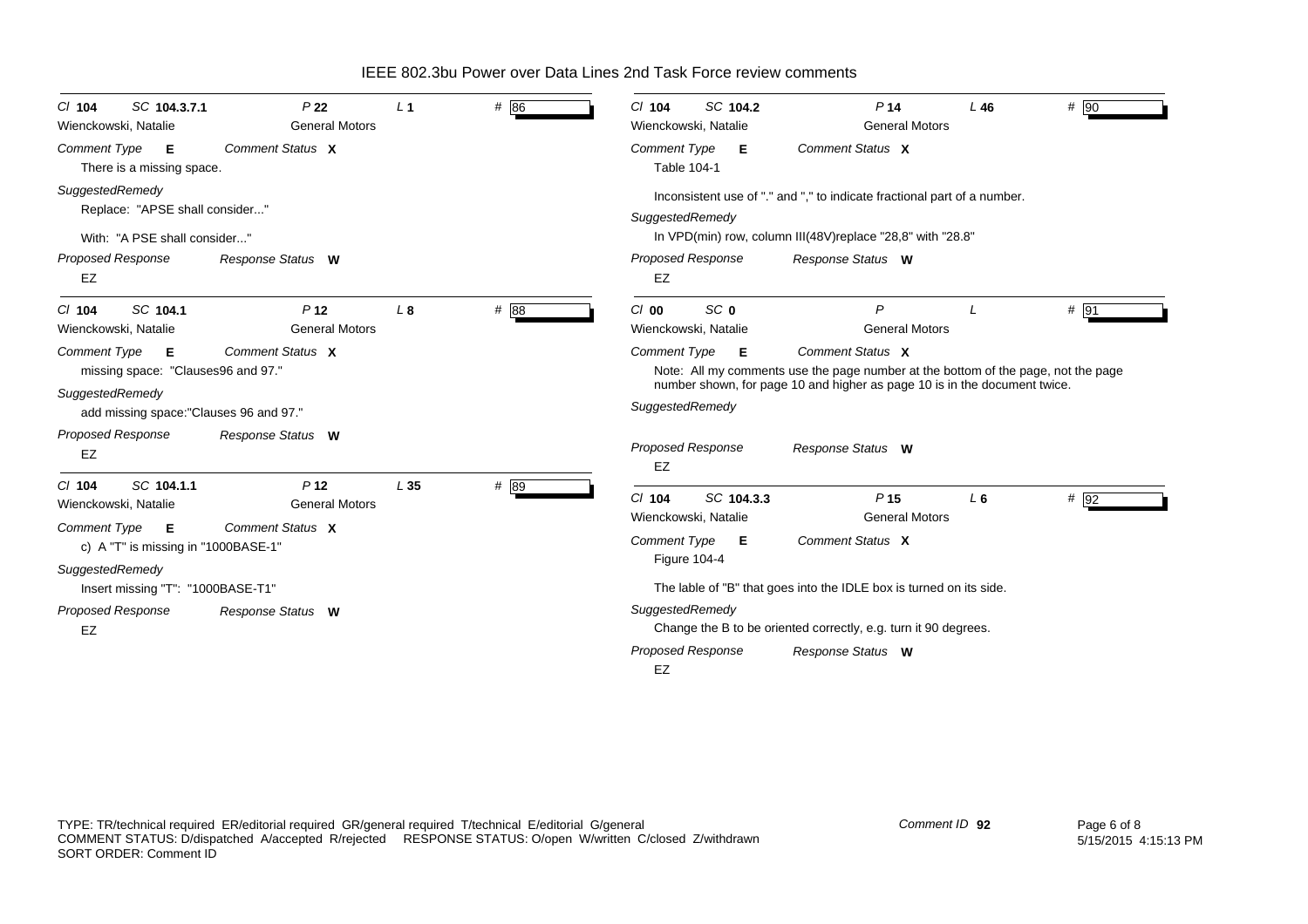| SC 104.3.4.3<br>$Cl$ 104<br>Wienckowski, Natalie               | $P$ 19<br><b>General Motors</b>                                           | L <sub>19</sub> | # 93 | SC 104.6.3.3<br>$Cl$ 104<br>Wienckowski, Natalie     | P31<br><b>General Motors</b>                                                                                  | L <sub>1</sub> | # 96    |
|----------------------------------------------------------------|---------------------------------------------------------------------------|-----------------|------|------------------------------------------------------|---------------------------------------------------------------------------------------------------------------|----------------|---------|
| <b>Comment Type</b><br>E<br>Incorrect table reference.         | Comment Status X                                                          |                 |      | Comment Type <b>E</b><br>missing space               | Comment Status X                                                                                              |                |         |
| SuggestedRemedy<br>Change: Table 200-4                         |                                                                           |                 |      | SuggestedRemedy<br>Change:  with tRECbetween slots.  |                                                                                                               |                |         |
| To: Table 104-4                                                |                                                                           |                 |      | to:  with tREC between slots.                        |                                                                                                               |                |         |
| Proposed Response<br>EZ                                        | Response Status W                                                         |                 |      | <b>Proposed Response</b><br>EZ                       | Response Status W                                                                                             |                |         |
| SC 104.3.7.1<br>$CI$ 104<br>Wienckowski, Natalie               | P <sub>21</sub><br><b>General Motors</b>                                  | L46             | # 94 | SC 104.6.3.3<br>$Cl$ 104<br>Wienckowski, Natalie     | P31<br><b>General Motors</b>                                                                                  | L24            | $\#$ 97 |
| <b>Comment Type</b><br>E<br>MPS in TMPS should be a subscript. | Comment Status X                                                          |                 |      | Comment Type E                                       | Comment Status X<br>In Figure 104-10, there are missing verticle lines in the Figure at the timing arrows for |                |         |
| SuggestedRemedy                                                | Make MPS in "window TMPS wide" a subscript.                               |                 |      | Slave Aamples and Master samples.<br>SuggestedRemedy |                                                                                                               |                |         |
| Proposed Response                                              | Response Status W                                                         |                 |      | Add missing verticle lines to figure.                |                                                                                                               |                |         |
| <b>EZ</b>                                                      |                                                                           |                 |      | <b>Proposed Response</b><br>EZ                       | Response Status W                                                                                             |                |         |
| SC 104.5.3.1<br>$Cl$ 104<br>Wienckowski, Natalie               | P28<br><b>General Motors</b>                                              | L24             | # 95 | SC 104.6.3.4<br>$Cl$ 104<br>Wienckowski, Natalie     | P31<br><b>General Motors</b>                                                                                  | $L$ 49         | # 98    |
| <b>Comment Type</b><br>E                                       | Comment Status X<br>There are random carriage returns in the Note 1 text. |                 |      | Comment Type E                                       | Comment Status X                                                                                              |                |         |
| SuggestedRemedy<br>Remove random carriage returns              |                                                                           |                 |      | Incorrect reference.<br>SuggestedRemedy              |                                                                                                               |                |         |
| Proposed Response                                              | Response Status W                                                         |                 |      | Change reference to Figure 104-7                     |                                                                                                               |                |         |
| EZ                                                             |                                                                           |                 |      | to reference to Table 104-7                          |                                                                                                               |                |         |
|                                                                |                                                                           |                 |      | <b>Proposed Response</b><br><b>EZ</b>                | Response Status W                                                                                             |                |         |

*Comment ID* **98**